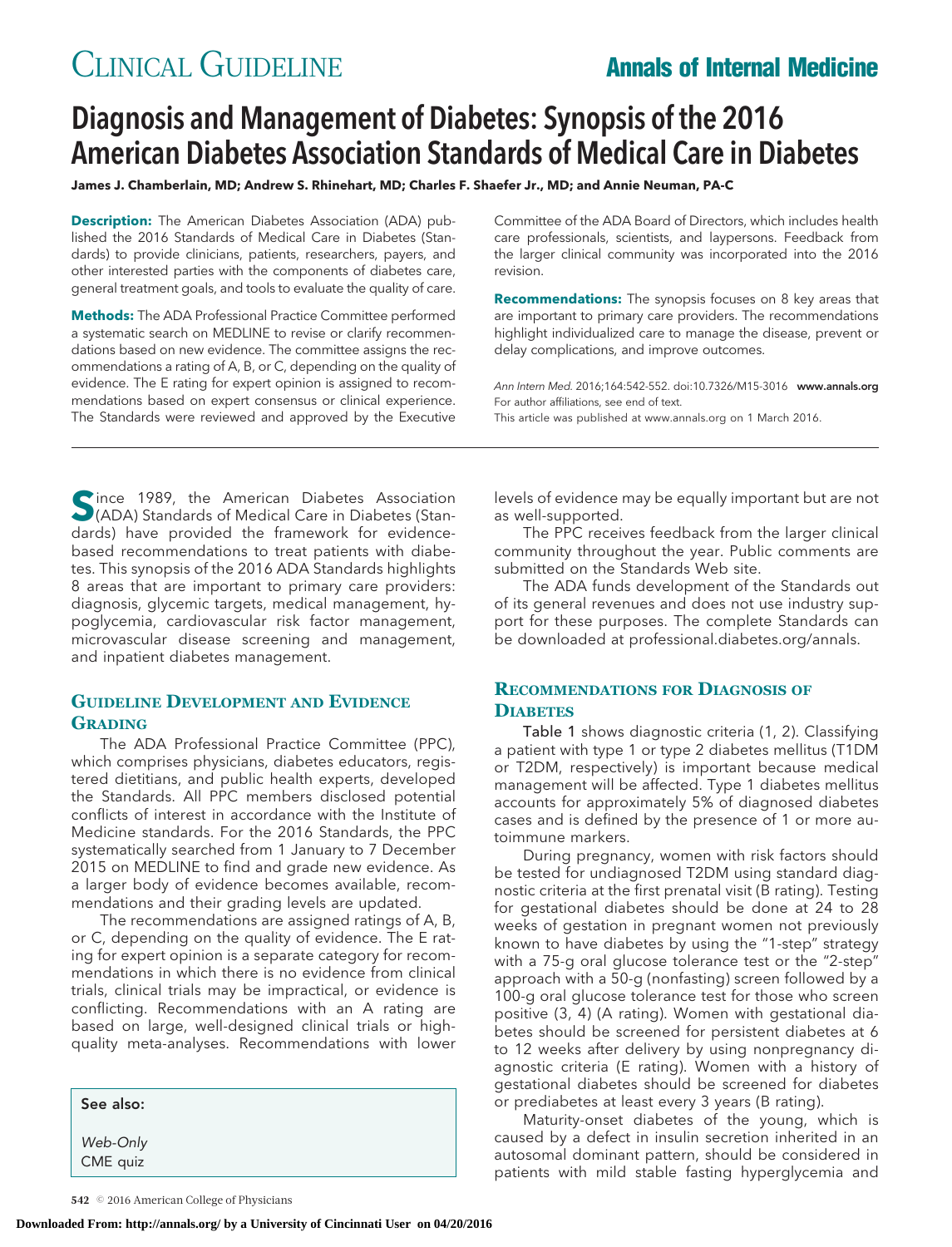multiple family members with diabetes that is not typical of T1DM or T2DM (E rating). All children diagnosed with diabetes in the first 6 months of life should have genetic testing (B rating). Clinicians should consider referring these patients to a specialist.

Certain medications, such as glucocorticoids, thiazide diuretics, and atypical antipsychotics, may increase the risk for diabetes (5).

### **RECOMMENDATIONS FOR GLYCEMIC TARGETS**

#### **Assessment of Glycemic Control**

Glycemic control is assessed by patient selfmonitoring of blood glucose (SMBG) and hemoglobin  $A_{1c}$  (Hb $A_{1c}$ ) levels. Continuous monitoring of interstitial glucose may be a useful adjunct to SMBG in selected patients on intensive insulin regimens.

#### **Self-Monitoring of Blood Glucose**

Self-monitoring of blood glucose is integral to effective therapy (6), allowing patients to evaluate their individual response and assess whether glycemic targets are being achieved. Specific treatments, needs, and goals should dictate SMBG frequency and timing.

Most patients receiving intensive insulin regimens, either multiple-dose insulin injections (3 to 4 injections of basal and prandial insulin per day) or continuous subcutaneous insulin infusion (insulin pump therapy), should consider SMBG before meals and snacks; postprandially (occasionally); at bedtime; before exercise; when they suspect low blood glucose levels; and before critical tasks, such as driving.

Evidence is insufficient to determine when to prescribe SMBG and the frequency of SMBG for patients not receiving an intensive insulin regimen. Performing SMBG alone does not decrease blood glucose levels. To be useful, the information must be integrated into clinical and self-management plans.

#### **Hemoglobin A1c Testing**

Hemoglobin  $A_{1c}$  level reflects average glycemia over several months and has strong predictive value for *Table 1.* Criteria for the Diagnosis of Prediabetes and Diabetes

| Variable                             | <b>Prediabetes</b> | <b>Diabetes</b>         |
|--------------------------------------|--------------------|-------------------------|
| Hemoglobin $A_{1c}$ level, %         | $5.7 - 6.4$        | $\geq 6.5$              |
| Fasting plasma glucose level         |                    |                         |
| mmol/l                               | $5.6 - 6.9$        | 7.0                     |
| mg/dL                                | 100-125            | >126                    |
| Oral glucose tolerance test results* |                    |                         |
| mmol/L                               | $7.8 - 11.0$       | 11.1 <sup>†</sup>       |
| mq/dL                                | 140-199            | $\geq 200$ <sup>+</sup> |
| Random plasma glucose level          |                    |                         |
| mmol/L                               |                    | 11.1                    |
| mq/dL                                |                    | $\geq 200 \pm$          |

\* 2-h plasma glucose level after a 75-g oral glucose tolerance test. † In the absence of unequivocal hyperglycemia, results should be confirmed by repeated testing.

‡ Only diagnostic in a patient with classic symptoms of hyperglycemia or hyperglycemic crisis.

diabetes complications (7, 8). The frequency of  $HbA_{1c}$ testing should depend on the clinical situation, the treatment regimen, and the clinician's judgment. The  $HbA_{1c}$  test should be performed at least twice a year in patients who meet treatment goals and who have stable glycemic control (E rating). The  $HbA_{1c}$  test should be done quarterly in patients whose therapy has changed or who are not meeting glycemic goals (E rating). Table 2 shows the correlation between HbA $_{1c}$  levels and mean glucose levels (9, 10).

#### **Hemoglobin A1c Limitations**

Hemoglobin  $A_{1c}$  testing has limitations. Conditions that affect erythrocyte turnover (hemolysis or blood loss) and hemoglobin variants must be considered (sickle cell anemia), particularly when the  $HbA_{1c}$  result does not correlate with the patient's blood glucose levels.

Hemoglobin  $A_{1c}$  testing alone does not provide a measure of glycemic variability or hypoglycemia. Glycemic control is best evaluated by the combination of results from SMBG and  $HbA_{1c}$  testing.

| $\tilde{\phantom{a}}$<br>$\sim$                                        |                          |                          |                                             |                          |                                                 |                          |                                                  |                          |                                             |                          |
|------------------------------------------------------------------------|--------------------------|--------------------------|---------------------------------------------|--------------------------|-------------------------------------------------|--------------------------|--------------------------------------------------|--------------------------|---------------------------------------------|--------------------------|
| Hemoglobin<br><b>Mean Plasma</b><br>$A_1$ , Level, %<br>Glucose Levelt |                          |                          | <b>Mean Fasting</b><br><b>Glucose Level</b> |                          | <b>Mean Preprandial</b><br><b>Glucose Level</b> |                          | <b>Mean Postprandial</b><br><b>Glucose Level</b> |                          | <b>Mean Bedtime</b><br><b>Glucose Level</b> |                          |
|                                                                        | mmol/L                   | mg/dL                    | mmol/L                                      | mg/dL                    | mmol/L                                          | mg/dL                    | mmol/L                                           | mg/dL                    | mmol/L                                      | mg/dL                    |
| 6                                                                      | 7.0                      | 126                      |                                             | $\overline{\phantom{a}}$ | $\overline{\phantom{m}}$                        |                          | $\qquad \qquad -$                                | $\overline{\phantom{a}}$ | $\overline{\phantom{m}}$                    |                          |
| < 6.5                                                                  | Ξ.                       | $\qquad \qquad =$        | 6.8                                         | 122                      | 6.5                                             | 118                      | 8.0                                              | 144                      | 7.5                                         | 136                      |
| $6.50 - 6.99$                                                          | Ξ.                       | $\overline{\phantom{a}}$ | 7.9                                         | 142                      | 7.7                                             | 139                      | 9.1                                              | 164                      | 8.5                                         | 153                      |
|                                                                        | 8.6                      | 154                      | $\overline{\phantom{a}}$                    | $\qquad \qquad -$        | $\overline{\phantom{0}}$                        | $\equiv$                 | $\qquad \qquad -$                                | $\overline{\phantom{a}}$ | $\overline{\phantom{a}}$                    |                          |
| $>7.00 - 7.49$                                                         | $\sim$                   | $\sim$                   | 8.4                                         | 152                      | 8.4                                             | 152                      | 9.8                                              | 176                      | 9.8                                         | 177                      |
| 7.50-7.99                                                              | Ξ.                       | -                        | 9.3                                         | 167                      | 8.6                                             | 155                      | 10.5                                             | 189                      | 9.7                                         | 175                      |
| 8                                                                      | 10.2                     | 183                      | $\overline{\phantom{a}}$                    | $\overline{\phantom{a}}$ | $-$                                             | $\overline{\phantom{a}}$ | $\overline{\phantom{a}}$                         | $-$                      | $\overline{\phantom{m}}$                    | $\overline{\phantom{a}}$ |
| $>8.0 - 8.5$                                                           | $\overline{\phantom{a}}$ | $\overline{\phantom{a}}$ | 9.9                                         | 178                      | 9.9                                             | 179                      | 11.4                                             | 206                      | 12.3                                        | 222                      |
| 9                                                                      | 11.8                     | 212                      | $\overline{\phantom{a}}$                    | $\overline{\phantom{a}}$ | $\overline{\phantom{a}}$                        | $\overline{\phantom{a}}$ | $\qquad \qquad -$                                | $\overline{\phantom{a}}$ | $\overline{\phantom{a}}$                    | $\qquad \qquad -$        |
| 10                                                                     | 13.4                     | 240                      | $\overline{\phantom{0}}$                    | $\equiv$                 | $\overline{\phantom{m}}$                        | $\overline{\phantom{a}}$ | $\overline{\phantom{a}}$                         | $\sim$                   | $\overline{\phantom{0}}$                    |                          |
| 11                                                                     | 14.9                     | 269                      | $\qquad \qquad -$                           | $\overline{\phantom{m}}$ | $\qquad \qquad -$                               | $\qquad \qquad -$        | $\qquad \qquad -$                                | $-$                      | $\overline{\phantom{m}}$                    |                          |
| 12                                                                     | 16.5                     | 298                      | $\overline{\phantom{0}}$                    | $\overline{\phantom{0}}$ | $\overline{\phantom{0}}$                        | $\overline{\phantom{0}}$ | $\qquad \qquad -$                                |                          | ۰                                           |                          |

*Table 2.* Mean Glucose Levels for Specified Hemoglobin A<sub>1c</sub> Levels\*

\* Data from references 6 and 7. A calculator for converting hemoglobin A<sub>1c</sub> results into estimated average glucose levels in either mg/dL or mmol/L is available at http://professional.diabetes.org/eAG.

† These estimates are based on A<sub>1c</sub>-Derived Average Glucose (ADAG) data of about 2700 glucose measurements over 3 months, which were correlated with hemoglobin A<sub>1c</sub> measurement in 507 adults with type 1, type 2, and no diabetes. The correlation between hemoglobin A<sub>1c</sub> level and<br>average glucose level was 0.92 (7).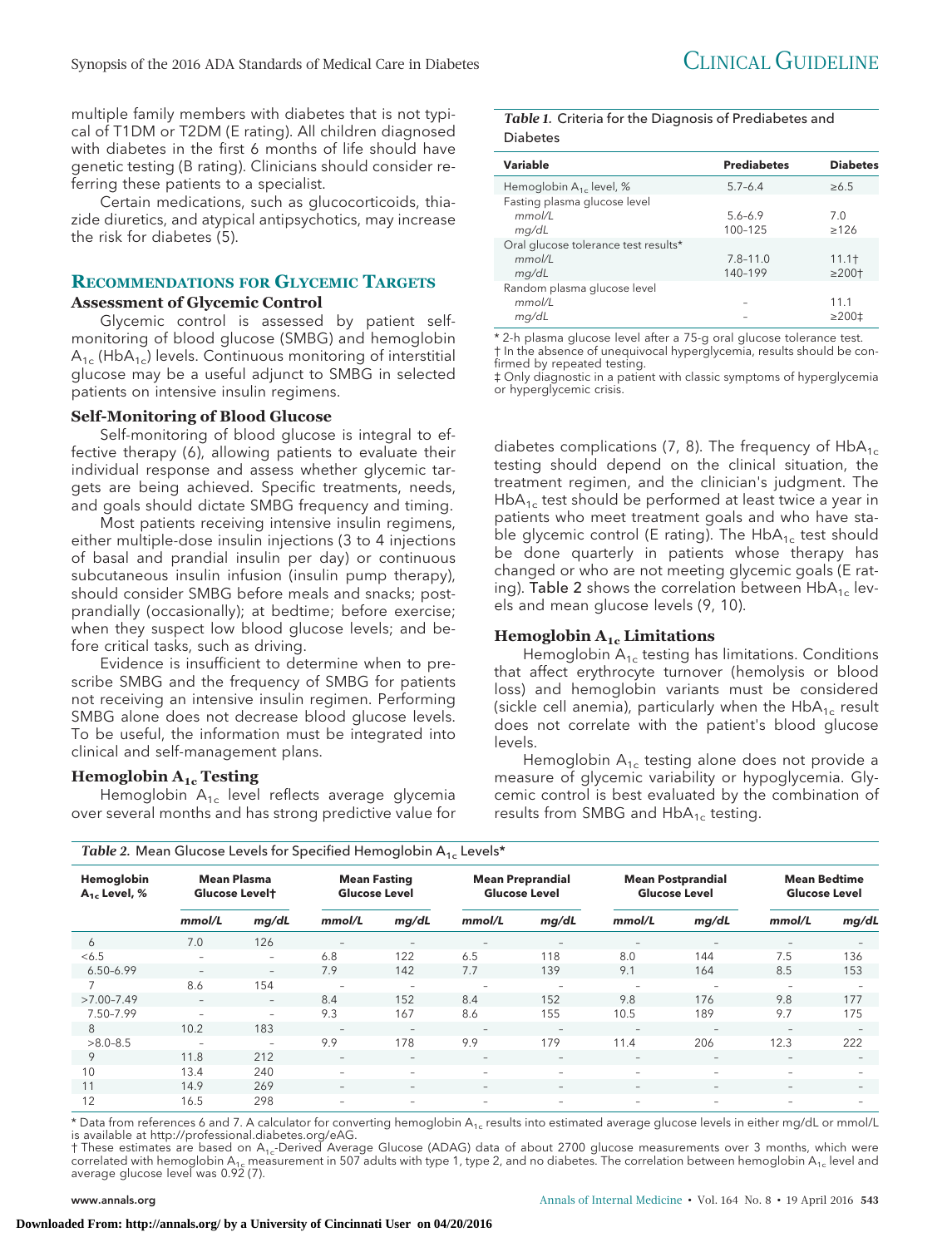#### **Hemoglobin A1c Goals in Nonpregnant Adults**

The  $HbA_{1c}$  goal for most nonpregnant adults is less than 7% (Appendix Table, available at [www.annals](http://www.annals.org) [.org\)](http://www.annals.org). Glycemic control has been shown to reduce microvascular complications of diabetes in persons with T1DM and T2DM and mortality in those with T1DM (11, 12). If implemented soon after the diagnosis of diabetes, this target is associated with long-term reduction in macrovascular disease (A rating). Providers might suggest more stringent  $HbA_{1c}$  goals (such as <6.5%) for selected patients (such as those with short duration of diabetes, T2DM treated with lifestyle or metformin, long life expectancy, or no cardiovascular disease) (C rating). More stringent goals are associated with increased hypoglycemia, and studies have shown no further improvement in cardiovascular disease or mortality (13-15). Less stringent  $HbA_{1c}$  goals (such as <8%) may be appropriate for patients with a history of severe hypoglycemia (plasma glucose level <2.22 mmol/L [<40 mg/dL]), limited life expectancy, advanced microvascular or macrovascular complications, extensive comorbid conditions, or long-standing diabetes. The general goal is difficult to attain in such patients despite diabetes self-management education; appropriate glucose monitoring; and effective doses of multiple glucose-lowering agents, including insulin (16, 17) (B rating).

When individualizing a patient's goals, many factors, including patient preferences and disease factors, should be considered (Appendix Figure, available at [www.annals.org\)](http://www.annals.org) (18).

#### **HYPOGLYCEMIA**

Hypoglycemia (plasma glucose level <3.9 mmol/L [<70 mg/dL]) is the major limiting factor in the glycemic management of T1DM and insulin-treated T2DM. Severe hypoglycemia, characterized by cognitive impairment, is defined as that in which the patient requires assistance from another person. Patients at risk for severe hypoglycemia should be prescribed glucagon, and their close contacts should be instructed on how to administer it (E rating). Hypoglycemia may be reversed with administration of rapid-acting glucose (15 to 20 g). Pure glucose is the preferred treatment; however, any form of carbohydrate that contains glucose will increase blood glucose level. Added fat and protein may delay the acute glycemic response. Blood glucose reversal should be confirmed with SMBG after 15 minutes; if hypoglycemia persists, the process should be repeated. Patients should be educated on situations that increase their risk for hypoglycemia, such as fasting for tests or procedures, during or after exercise, and during sleep.

Hypoglycemia unawareness is characterized by deficient counterregulatory hormone release and a diminished autonomic response, both of which are risk factors for and caused by hypoglycemia. Patients with hypoglycemia unawareness should be advised to increase their glycemic targets for at least several weeks

to partially reverse hypoglycemia unawareness and reduce the risk for future episodes.

Providers should be vigilant in preventing hypoglycemia in patients with advanced disease and should not aggressively attempt to achieve near-normal  $HbA_{1c}$ levels in patients in whom such targets cannot be safely and reasonably reached. Severe or frequent hypoglycemia is an absolute indication for the modification of treatment regimens.

## **MEDICAL MANAGEMENT OF DIABETES**

#### **Foundations of Care**

Optimal diabetes care addresses behavioral, dietary, lifestyle, and pharmaceutical interventions. All patients should participate in diabetes self-management education and support (B rating). An individualized medical nutrition therapy program, preferably provided by a registered dietitian, is recommended for all persons with diabetes (A rating). A physical activity plan should include at least 150 minutes of moderateintensity aerobic activity per week, reduced sedentary time, and resistance training at least twice per week for most adults with diabetes.

#### **Type 1 Diabetes**

Most patients with T1DM should be treated with multiple-dose insulin injections or continuous subcutaneous insulin injection (19) (A rating). Studies have shown clear improvements in the risk for or progression of microvascular complications and cardiovascular disease with intensive insulin therapy (≥3 injections of insulin per day) or continuous subcutaneous insulin infusion compared with 1 or 2 injections per day (6, 20).

Patients should be offered education on matching prandial insulin doses to carbohydrate intake, preprandial blood glucose levels, and anticipated activity level (E rating). Patients with T1DM should use insulin analogues to reduce hypoglycemia risk (21, 22) (A rating).

Continuous glucose monitoring systems have recently been shown to significantly reduce severe hypoglycemia risk in patients with T1DM (23). Insulin pump therapy with a low blood glucose level "suspend" feature, augmented by continuous glucose monitoring, reduced nocturnal hypoglycemia without increasing  $HbA_{1c}$  levels (24).

#### **Type 2 Diabetes**

A patient-centered approach should guide the choice of pharmacologic agents (18). Providers should include efficacy; cost; potential side effects, including effects on weight, comorbidities, and risk for hypoglycemia; and patient preferences when considering different agents (E rating).

#### *Initial Therapy*

Newly diagnosed patients who are overweight or obese should begin lifestyle modifications, including physical activity, and be counseled to lose at least 5% of their body weight.

**544** Annals of Internal Medicine • Vol. 164 No. 8 • 19 April 2016 www.annals.org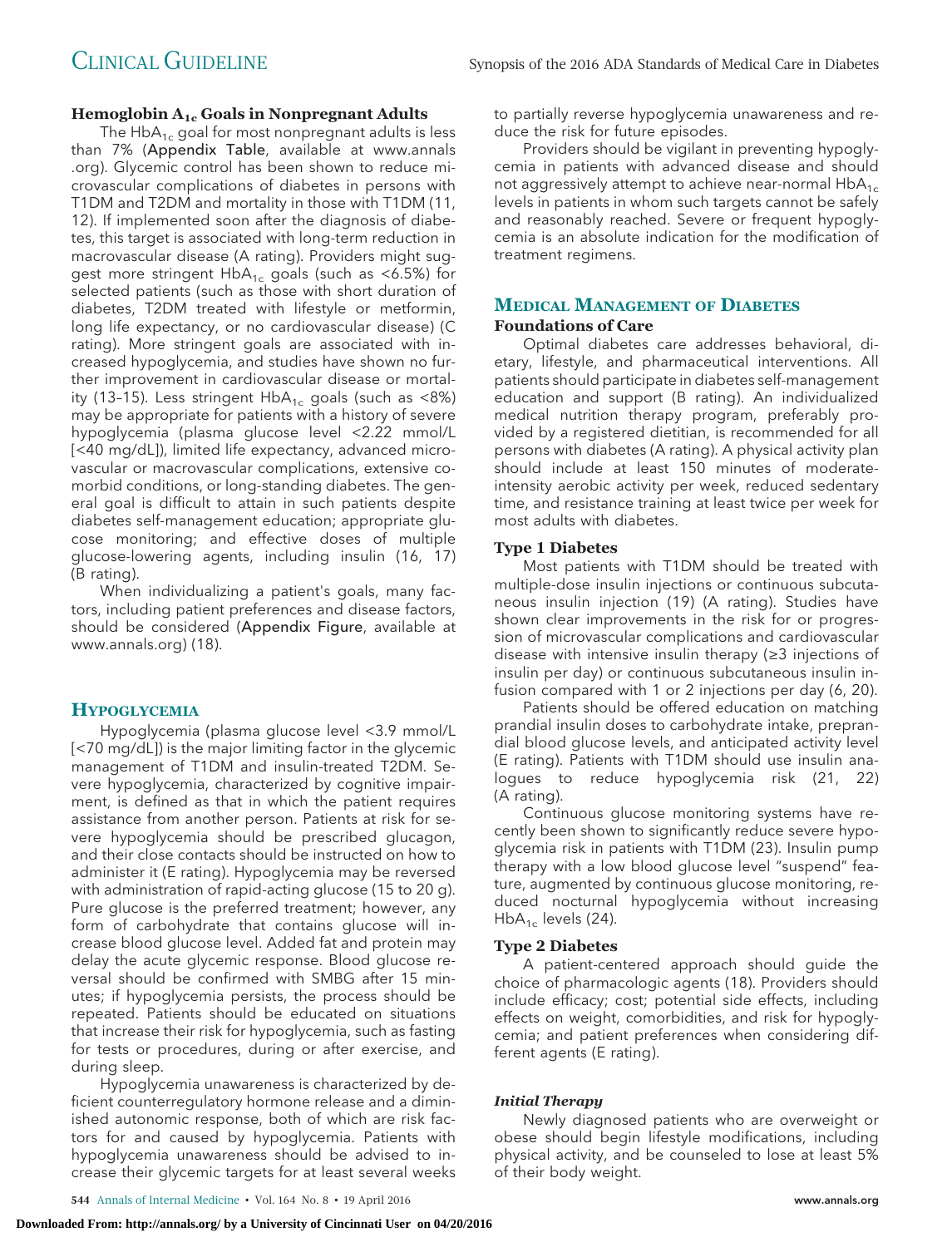If lifestyle efforts are not sufficient to maintain or achieve glycemic goals, metformin therapy (if tolerated or not contraindicated) should be added at or soon after diagnosis. Metformin is the preferred initial pharmacologic agent (A rating). It is inexpensive, has a longestablished evidence base for efficacy and safety, and may reduce risk for cardiovascular events and death (25, 26). Accumulating data suggest that metformin therapy can be continued in patients with declining renal function down to a glomerular filtration rate (GFR) of 30 to 45 mL/min, although the dose should be reduced (27).

#### *Combination Therapy*

When monotherapy with a noninsulin agent at the maximum tolerated dose does not achieve or maintain the  $HbA_{1c}$  target over 3 months, a second agent should be added (A rating). Providers should consider a combination of metformin and 1 of these 6 treatment options: sulfonylureas, thiazolidinediones, dipeptidyl peptidase-4 inhibitors (28), sodium–glucose cotransporter 2 (SGLT2) inhibitors, glucagon-like peptide-1 (GLP-1) agonists, or basal insulin (Figure). The drug should be based on the patient, disease, drug characteristics, and patient preferences (17). Rapid-acting secretagogues (meglitinides) can be used in place of sulfonylureas in patients with erratic meal schedules or those who have late postprandial hypoglycemia while receiving sulfonylurea therapy. Other drugs, such as  $\alpha$ -glucosidase inhibitors, bromocriptine, colesevelam, and pramlintide, can be used in specific situations. Initial dual-regimen combination therapy should be used when the  $HbA_{1c}$  level is 9% or greater to more quickly achieve glycemic control.

#### *Insulin Therapy*

Insulin should be used with any combination regimen in newly diagnosed patients when severe hyperglycemia causes ketosis or unintentional weight loss (E rating). Insulin therapy should not be delayed in patients not achieving glycemic goals (B rating). Once insulin therapy is initiated, timely dose titration is important. Adjustment of both basal and prandial insulins should be based on SMBG levels.

#### *Basal Insulin*

Basal insulin may be initiated at 10 units or 0.1 to 0.2 units/kg of body weight. Basal insulin is typically used with metformin and perhaps 1 additional noninsulin agent.

When basal insulin has been titrated to appropriate fasting blood glucose levels but the  $HbA_{1c}$  level remains above target, combination injectable therapy should be considered to reduce postprandial glucose excursions. A GLP-1 receptor agonist (29) or prandial insulin, such as 1 to 3 injections of a rapid-acting insulin (lispro, aspart, or glulisine) administered immediately before meals, may be used. Twice-daily premixed insulin analogues (70/30 aspart mix or 75/25 or 50/50 lispro mix) may also be considered; their pharmacodynamic profiles make them suboptimal for covering postprandial glucose excursions.

#### *Bolus Insulin*

When bolus insulin is needed, insulin analogues are preferred because they are faster-acting. Inhaled insulin is available for prandial use but has a limited dosing range. It is contraindicated in patients with chronic lung disease. Lung function testing before and after initiation of therapy is required (30).

A common conundrum for providers is whether to continue oral and injectable agents when insulin therapy is initiated. Sulfonylureas, dipeptidyl peptidase-4 inhibitors, and GLP-1 receptor agonists are usually withdrawn when more complicated insulin regimens (beyond basal insulin) are used. Thiazolidinediones (usually pioglitazone) or SGLT2 inhibitors may be used to improve glucose control and reduce total daily insulin dose. Thiazolidinediones should be used with caution in patients with or at risk for congestive heart failure and have been associated with fractures and weight gain. The U.S. Food and Drug Administration recently issued a warning about the risk for ketoacidosis with SGLT2 inhibitors. Patients should stop taking their SGLT2 inhibitor and seek medical attention immediately if they have symptoms of ketoacidosis (31).

#### **CARDIOVASCULAR RISK FACTOR MANAGEMENT**

Atherosclerotic cardiovascular disease (ASCVD) defined as an acute coronary syndrome, a history of myocardial infarction, stable or unstable angina, coronary or other arterial revascularization, stroke, transient ischemic attack, or peripheral arterial disease (PAD)—is the leading cause of morbidity and mortality for persons with diabetes. In all patients with diabetes, cardiovascular risk factors should be systematically assessed at least annually. These risk factors include dyslipidemia, hypertension, smoking, a family history of premature coronary disease, and the presence of albuminuria.

Controlling individual cardiovascular risk factors can prevent or slow ASCVD in persons with diabetes. Large benefits are seen when multiple risk factors are addressed simultaneously. Measures of 10-year coronary heart disease risk among U.S. adults with diabetes have improved significantly over the past decade, and ASCVD morbidity and mortality have decreased (32–34).

#### **Hypertension**

Blood pressure should be measured at every routine visit. An elevated blood pressure should be confirmed on a separate day (B rating). Persons with diabetes and hypertension should have a blood pressure treatment goal of less than 140/90 mm Hg (35) (A rating). In older adults, pharmacologic therapy to a treatment goal of less than 130/70 mm Hg is not recommended; treatment to a systolic blood pressure goal of less than 130 mm Hg has not been shown to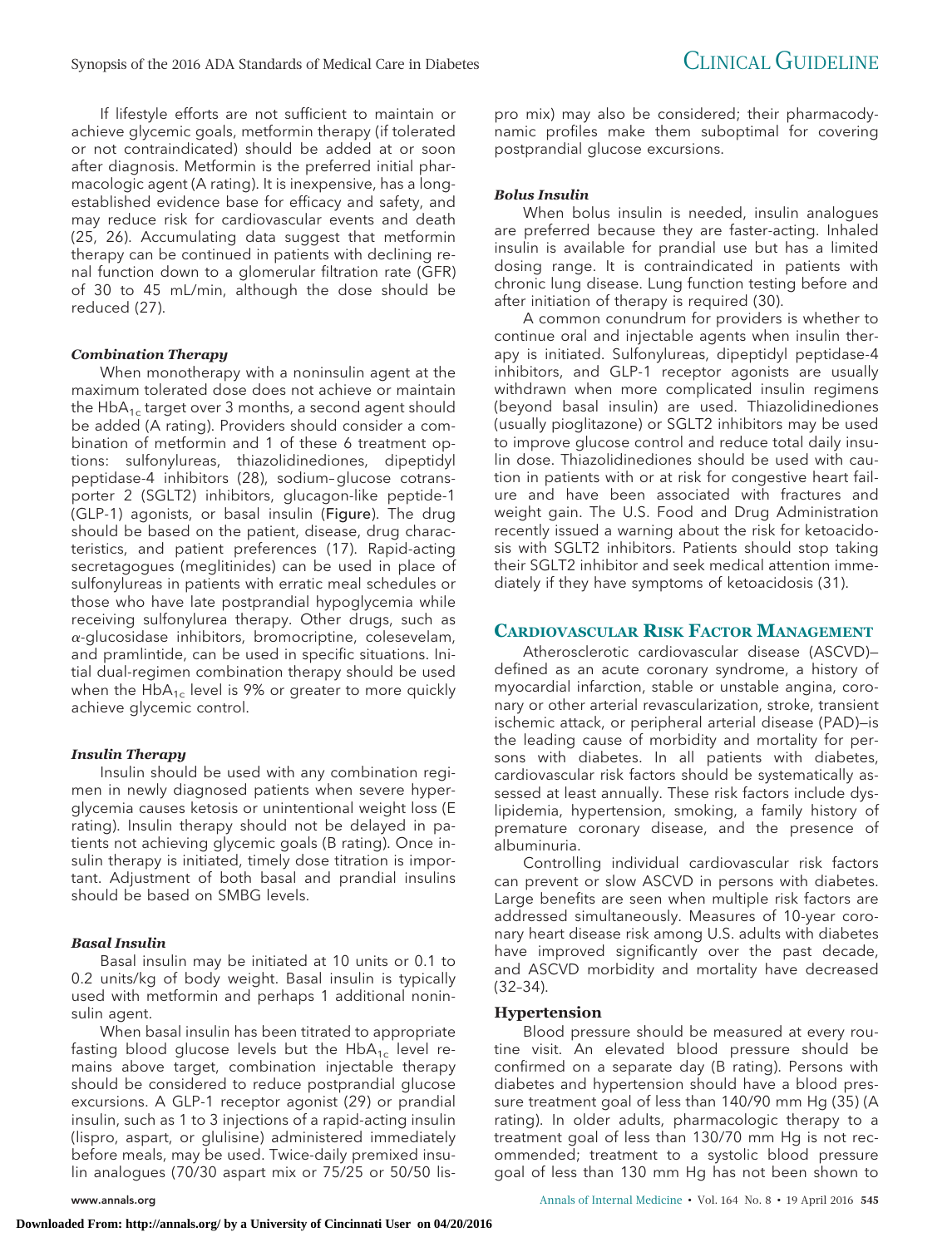*Figure 1.* Antihyperglycemic therapy for type 2 diabetes mellitus: general recommendations.



The order in the chart was determined by historical availability and the route of administration, with injectables to the right; it is not meant to denote any specific preference. Potential sequences of antihyperglycemic therapy for patients with type 2 diabetes mellitus are displayed, with the usual transition moving vertically from top to bottom (although horizontal movement within therapy stages is also possible, depending on the circumstances). Adapted with permission from Inzucchi and colleagues (18) and the American Diabetes Association. DPP-4 = dipeptidyl peptidase-4; GI = gastrointestinal; GLP-1 = glucagon-like peptide-1; GU = genitourinary; HbA<sub>1c</sub> = hemoglobin A<sub>1c</sub>; HF = heart failure; SGLT2 = sodium-glucose<br>cotransporter 2; SU = sulfonylurea; TZD = thiazolidinedione.

See reference 18 for description of efficacy categorization.

Consider starting at this stage when the  $HbA_{1c}$  level is 9% or greater.

‡ Consider starting at this stage when blood glucose levels are 16.7 to 19.4 mmol/L (300 to 350 mg/dL) or greater and/or HbA<sub>1c</sub> levels are 10% to 12%, especially if symptomatic or catabolic features are present (in which case basal insulin plus mealtime insulin is the preferred initial regimen). § Usually a basal insulin (neutral protamine Hagedorn, glargine, detemir, or degludec).

improve cardiovascular outcomes, and treatment to a diastolic blood pressure goal of less than 70 mm Hg has been associated with higher mortality (36) (C rating).

Lifestyle therapy for patients with diabetes and hypertension should consist of weight loss, a reducedsodium diet, moderate alcohol intake, and increased physical activity. Pharmacologic therapy should com-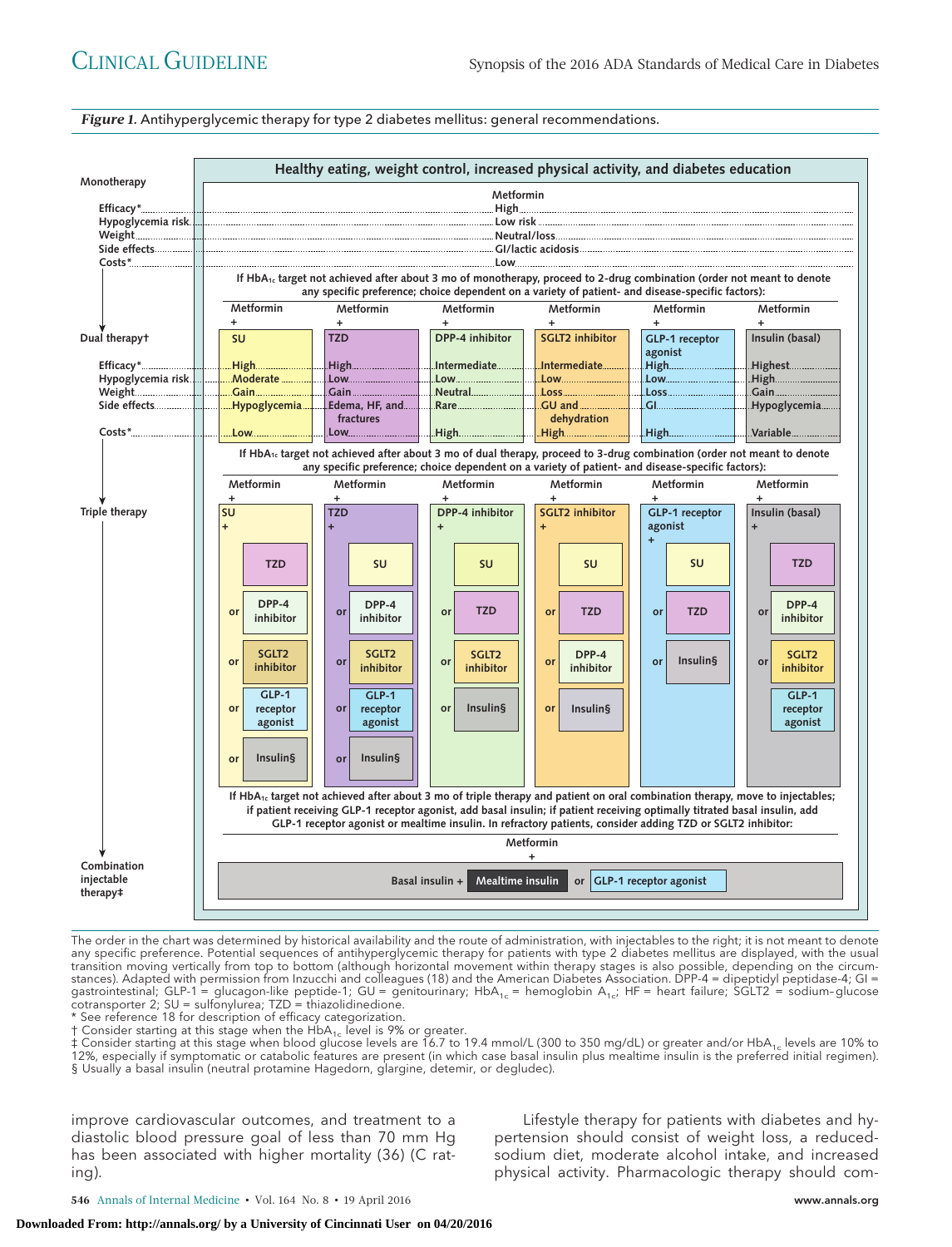prise a regimen that includes either an angiotensinconverting enzyme (ACE) inhibitor or an angiotensinreceptor blocker (ARB) but not both (37–39) (B rating). If one class is not tolerated, the other should be substituted (40) (C rating). Multidrug therapy is generally required to achieve blood pressure targets. During pregnancy, treatment with ACE inhibitors and ARBs is contraindicated because they may cause fetal damage. If ACE inhibitors, ARBs, or diuretics are used, serum creatinine levels or estimated GFR (eGFR) and serum potassium levels should be monitored (E rating).

#### **Lipid Management**

In adults not receiving statins, it is reasonable to obtain a lipid profile at the time of diabetes diagnosis, at an initial medical evaluation, and every 5 years thereafter (or more frequently if indicated) (E rating). A lipid profile should be obtained at initiation of statin therapy and periodically thereafter because it may help to monitor the response to therapy and inform adherence (E rating). Lifestyle modification should be recommended to improve the lipid profile. This includes focusing on weight loss (if indicated); reducing intake of saturated fat, trans fat, and cholesterol; increasing intake of  $\omega$ -3 fatty acids, viscous fiber, and plant stanols or sterols; and increasing physical activity (A rating).

Lifestyle therapy should be intensified and glycemic control optimized for patients with elevated triglyceride levels (≥1.7 mmol/L [≥150 mg/dL]) and/or low high-density lipoprotein cholesterol levels (<1.0 mmol/L [<40 mg/dL] for men and <1.3 mmol/L [<50 mg/dL] for women) (C rating). For patients with fasting triglyceride levels of 5.7 mmol/L (500 mg/dL) or greater, evaluation for secondary causes of hypertriglyceridemia should be done and medical therapy should be considered to reduce the risk for pancreatitis (C rating).

In addition to intensive lifestyle therapy, statin use is recommended for most persons with diabetes aged 40 years or older (Table 3). Table 4 provides guidance on statin use and intensity. The addition of ezetimibe to moderate-intensity statin therapy has been shown to provide additional cardiovascular benefit compared with moderate-intensity statin therapy alone, and it may be considered for patients with a recent acute coronary syndrome and a low-density lipoprotein cholesterol level of 1.3 mmol/L (50 mg/dL) or greater or for those who cannot tolerate high-intensity statin therapy (41) (A rating).

Combination therapy with a statin and a fibrate has not been shown to improve ASCVD outcomes and is generally not recommended (A rating). However, therapy with a statin and fenofibrate may be considered for men with a triglyceride level of 2.3 mmol/L (204 mg/dL) or greater and a high-density lipoprotein cholesterol level of 0.9 mmol/L (34 mg/dL) or lower (B rating). Combination therapy with a statin and niacin has not been shown to increase cardiovascular benefit more than statin therapy alone. This therapy may increase the risk for stroke and is generally not recommended (A rating).

*Table 3.* Recommendations for Statin and Combination Treatment in Persons With Diabetes

| <b>Risk Factors, by Age</b>                                                                                  | Recommended<br>Statin Intensity*      |
|--------------------------------------------------------------------------------------------------------------|---------------------------------------|
| $<$ 40 $y$                                                                                                   |                                       |
| None                                                                                                         | None                                  |
| ASCVD risk factorst                                                                                          | Moderate or high (C rating)           |
| <b>ASCVD</b>                                                                                                 | High                                  |
| 40-75 y<br>None                                                                                              | Moderate (A rating)                   |
| <b>ASCVD</b> risk factors                                                                                    | High (B rating)                       |
| <b>ASCVD</b>                                                                                                 | High                                  |
| ACS, LDL cholesterol level >1.3 mmol/L<br>(>50 mg/dL), and inability to tolerate<br>high-dose statin therapy | Moderate plus ezetimibe<br>(A rating) |
| $<$ 75 y<br>None                                                                                             | Moderate (B rating)                   |
| <b>ASCVD</b> risk factors                                                                                    | Moderate or high (B rating)           |
| <b>ASCVD</b>                                                                                                 | High                                  |
| ACS, LDL cholesterol level >1.3 mmol/L<br>(>50 mg/dL), and inability to tolerate<br>high-dose statin therapy | Moderate plus ezetimibe<br>(A rating) |
|                                                                                                              |                                       |

ACS = acute coronary syndrome; ASCVD = atherosclerotic cardiovascular disease; LDL = low-density lipoprotein.

\* In addition to lifestyle therapy.

† LDL cholesterol level ≥2.6 mmol/L (≥100 mg/dL), high blood pressure, smoking, overweight or obesity, and family history of premature ASCVD.

#### **Antiplatelet Agents**

Aspirin therapy (75 to 162 mg/d) is recommended as a primary prevention strategy in patients with T1DM and T2DM who are at increased cardiovascular risk (10 year risk >10%) (C rating). Aspirin should not be recommended for ASCVD prevention in adults with diabetes who are at low ASCVD risk (10-year risk <5%) (C rating). Clinical judgment is necessary for patients with diabetes who are younger than 50 years and have several other risk factors (for example, 10-year ASCVD risk of 5% to 10%). Aspirin therapy is well-established as a secondary prevention strategy in patients with diabetes and a history of ASCVD. In patients with ASCVD and a documented aspirin allergy, clopidogrel (75 mg/d) should be used. Dual-antiplatelet therapy is reasonable for up to a year after an acute coronary syndrome.

### **MICROVASCULAR DISEASE SCREENING AND MANAGEMENT**

#### **Diabetic Kidney Disease**

Diabetic kidney disease is the leading cause of end-stage renal disease (42). Intensive diabetes management, with the goal of achieving near-normoglycemia, may delay the onset and progression of albuminuria and reduced eGFR (43, 44). Annual diabetic kidney disease screening should be performed via urine albumin– creatinine ratio on a spot urine sample and eGFR in patients who have had T1DM for at least 5 years, in all patients with T2DM, and in all patients with comorbid hypertension (B rating). Two of three urine albumin– creatinine ratio specimens collected over 3 to 6 months should be abnormal (>30 mg/g) before a pa-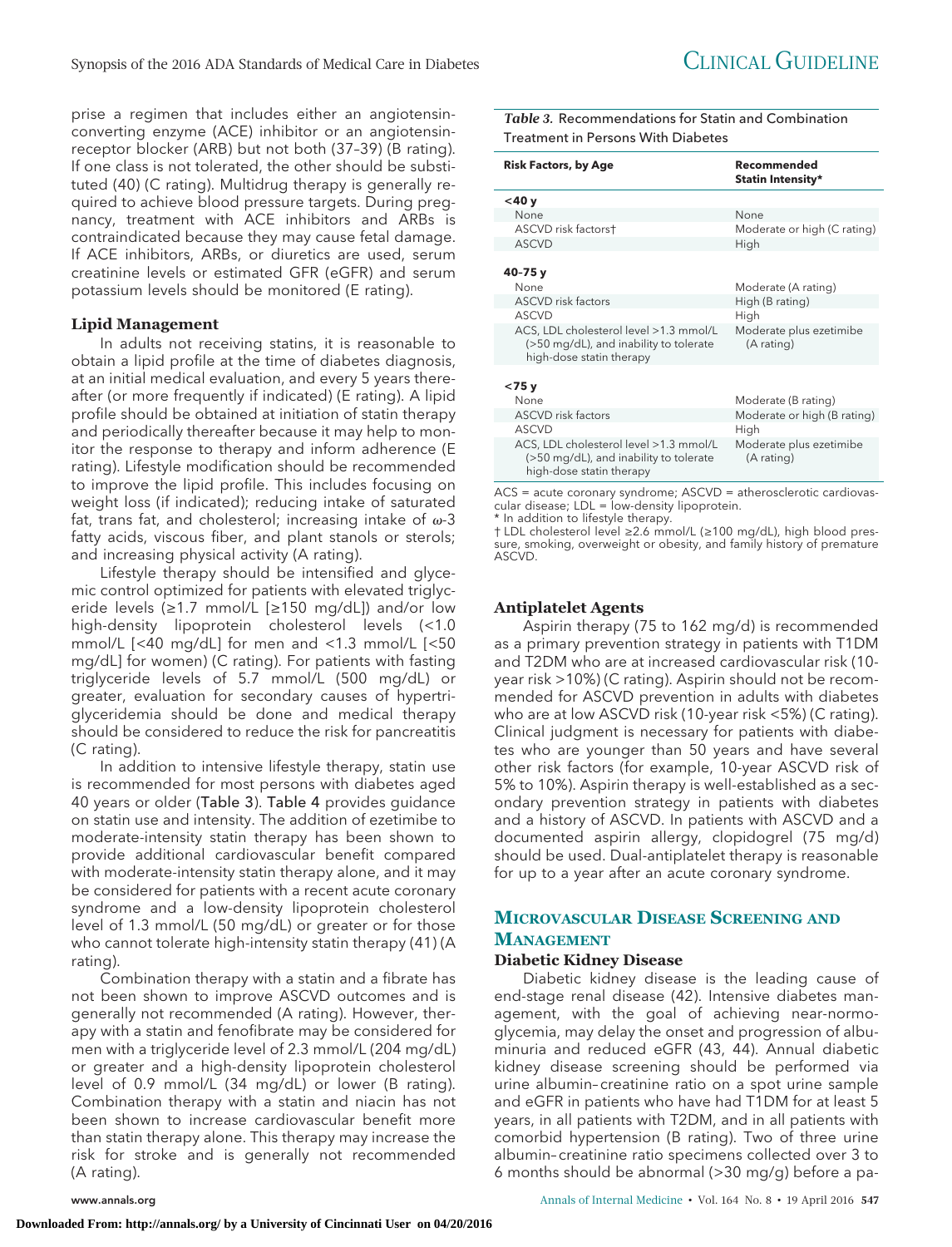|  |  |  | Table 4. High- and Moderate-Intensity Statin Therapy* |  |  |  |
|--|--|--|-------------------------------------------------------|--|--|--|
|--|--|--|-------------------------------------------------------|--|--|--|

High-intensity†

| Atorvastatin, 40-80 mg |
|------------------------|
| Rosuvastatin, 20-40 mg |
| Moderate-intensity‡    |
| Atorvastatin, 10-20 mg |
| Rosuvastatin, 5-10 mg  |
| Simvastatin, 20-40 mg  |
| Pravastatin, 40-80 mg  |
| Lovastatin, 40 mg      |
| Fluvastatin XL, 80 mg  |
| Pitavastatin, 2-4 mg   |
|                        |

\* Once-daily dosing.

† Decreases low-density lipoprotein cholesterol level by ≥1.3 mmol/L (≥50 mg/dL).

‡ Decreases low-density lipoprotein cholesterol level by 30% to <50%.

tient can be considered to have albuminuria. Patients with persistent and severely increased levels of albuminuria (≥300 mg/g) are more likely to develop endstage renal disease (45, 46). Referral to a nephrologist should be considered when there is uncertainty about the cause of kidney disease or advanced kidney disease (B rating).

Use of ACE inhibitors or ARBs helps to slow the progression of kidney disease in hypertensive patients with diabetes with an eGFR less than 60 mL/min/1.73  $m<sup>2</sup>$  and a urine albumin-creatinine ratio greater than 300 mg/g (47, 48).

#### **Retinopathy**

Optimizing glycemic control (A rating), blood pressure, and serum lipid control (A rating) is key to reducing the risk for and slowing the progression of diabetic retinopathy. Annual comprehensive eye examination by an ophthalmologist or optometrist should begin for patients who have had T1DM for more than 5 years and for those with T2DM at diagnosis (49) (B rating). Retinal photographs are not a substitute for a comprehensive eye examination.

#### **Neuropathy**

Achieving glycemic control can effectively prevent or delay diabetic peripheral neuropathy (A rating) and cardiovascular autonomic neuropathy in T1DM (50, 51) and may slow their progression in T2DM (52) (B rating), but it does not reverse neuronal loss. Manifestations of diabetic autonomic neuropathy include hypoglycemia unawareness, gastroparesis, constipation, diarrhea, fecal incontinence, erectile dysfunction, neurogenic bladder, and sudomotor dysfunction. Cardiovascular autonomic neuropathy is associated with mortality independent of other cardiovascular risk factors (13, 53). Manifestations include resting tachycardia and orthostatic hypotension.

Diabetic peripheral neuropathy can be severe and can affect quality of life (54). Symptoms may include dysesthesias and numbness. The U.S. Food and Drug Administration has approved pregabalin, duloxetine, and tapentadol for treatment of diabetic peripheral neuropathy. Tricyclic antidepressants, gabapentin, venlafaxine, carbamazepine, topical capsaicin, and tramadol may be considered as additional treatment options.

#### **Foot Care**

All patients who have had T1DM for more than 5 years and all patients with T2DM should have a foot examination annually using 10-g monofilament testing plus pinprick sensation, vibration perception, or ankle reflexes (55) (B rating). At least 2 normal test results rule out loss of protective sensation. In addition, foot examinations should include inspection of skin integrity, identification of bony deformities, and assessment of pedal pulses.

Patients with a history of foot ulceration or amputation, foot deformities, peripheral neuropathy, PAD, poor glycemic control, visual impairment, and cigarette smoking are considered to be at high risk (56). Highrisk patients should be educated on proper foot care and the importance of daily foot monitoring. Patients with advanced foot disease may require custom-fitted shoes. Diabetic foot wounds without evidence of soft tissue or bone infection do not require antibiotic therapy. Foot ulcers and wounds may require care from a multidisciplinary team (57) (B rating).

Screening for PAD should include a history of claudication and assessment of pedal pulses. Ankle–brachial index testing should be considered in patients aged 50 years or older and in those younger than 50 years with PAD risk factors (including smoking, hypertension, and dyslipidemia) or a diabetes duration greater than 10 years (58).

### **DIABETES CARE IN THE HOSPITAL**

Inpatient hyperglycemia and hypoglycemia are associated with adverse outcomes, including death (59, 60). Therefore, hospital glucose goals include preventing hyperglycemia and hypoglycemia, promoting the shortest safe hospital stay, and providing an effective transition out of the hospital that prevents complications and readmission.

#### **Glycemic Targets in Hospitalized Patients**

Inpatient glucose targets of 7.8 to 10 mmol/L (140 to 180 mg/dL) are recommended for most noncritical (C rating) and critically ill (A rating) patients (60). However, glucose targets of 6.1 to 7.8 mmol/L (110 to 140 mg/dL) may be appropriate for some patients (C rating), such as cardiac surgery patients (61, 62) and those with acute ischemic cardiac (63) or neurologic events, if the targets can be achieved without significant hypoglycemia. Conversely, higher glucose ranges may be acceptable in certain populations, such as terminally ill patients.

#### **Antihyperglycemic Agents in Hospitalized Patients**

In the critical care setting, continuous intravenous insulin infusion is the best method for achieving glycemic targets. Intravenous insulin infusions should be administered on the basis of validated written or computerized protocols that allow for predefined adjustments in the infusion rate, accounting for glycemic fluctuations and insulin dose (60, 64) (E rating).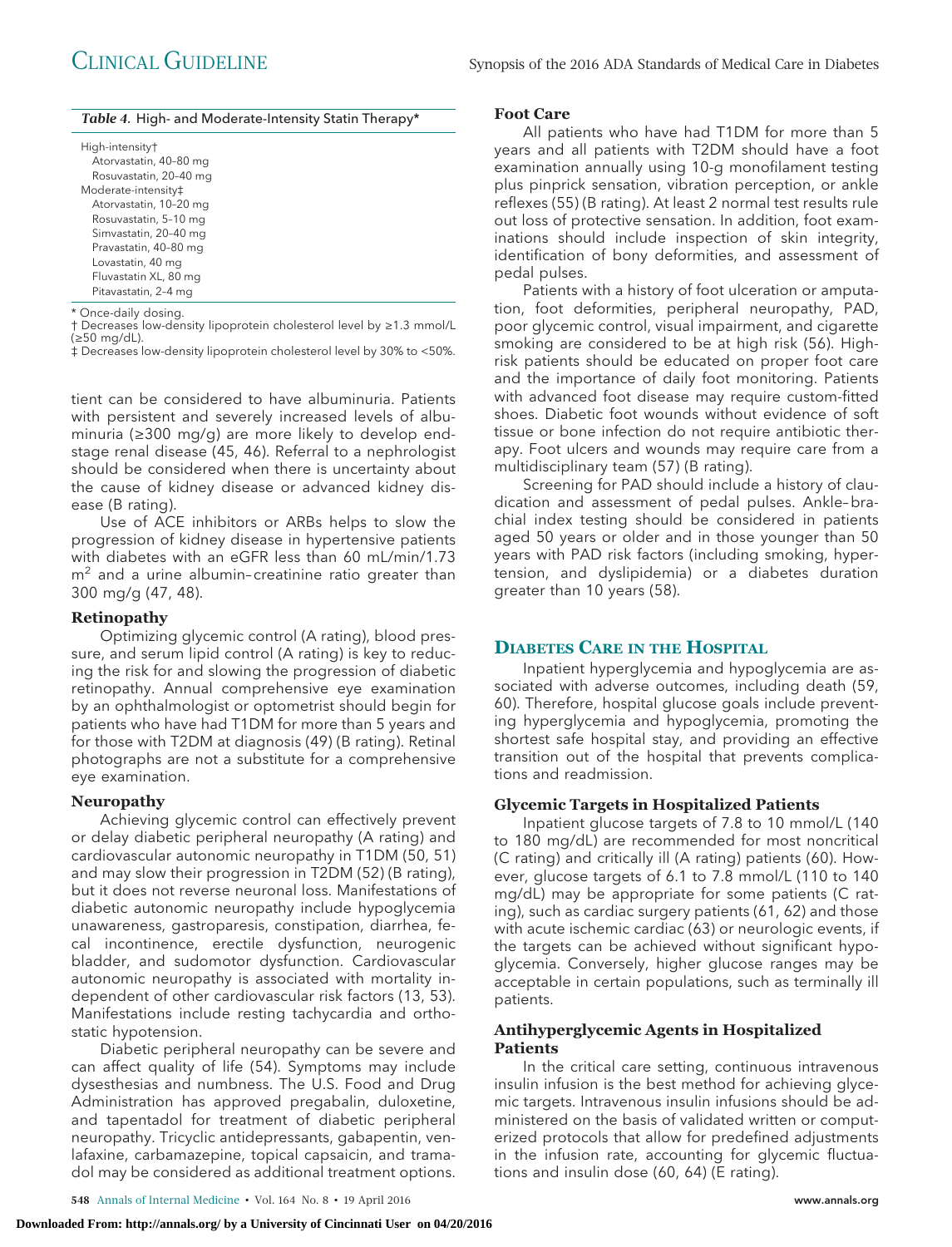Insulin is the preferred therapy for persistent hyperglycemia (plasma blood glucose level >10 mmol/L [>180 mg/dL]). Outside critical care units, scheduled subcutaneous insulin injections should align with meals and bedtime or should be administered every 4 to 6 hours if no meals are consumed or continuous enteral or parenteral therapy is used (60). An insulin regimen with basal, nutritional, and correction components (basal–bolus) is the preferred treatment for patients with good nutritional intake (65) (A rating). In such instances, point-of-care glucose testing should be performed immediately before meals. Consistent carbohydrate meal plans are preferred because they facilitate matching the prandial insulin dose to the amount of carbohydrate consumed (66). A basal-plus-correction insulin regimen is the preferred treatment for patients with poor oral intake or those who are receiving nothing by mouth (64) (A rating). The sole use of slidingscale insulin in the inpatient hospital setting is strongly discouraged (60, 67) (A rating).

When intravenous insulin therapy is discontinued, a transition protocol to a subcutaneous insulin regimen is associated with lower morbidity and costs of care (68). Subcutaneous insulin should be given 1 to 2 hours before intravenous insulin therapy is discontinued. Converting to basal insulin at 60% to 80% of the daily infusion dose has been shown to be effective (60, 68, 69).

#### **Hypoglycemia in the Hospital**

Hospital-related hypoglycemia is associated with higher mortality. Iatrogenic hypoglycemia triggers include sudden reduction of corticosteroid dose; altered ability of the patient to report symptoms; reduced oral intake; emesis; new nothing-by-mouth status; inappropriate timing of short-acting insulin in relation to meals; reduced infusion rate of intravenous dextrose; and unexpected interruption of oral, enteral, or parenteral feedings. A standardized hospital-wide and nurseinitiated hypoglycemia treatment protocol should be in place to immediately address hypoglycemia (60).

#### **Transition From the Acute Care Setting**

A structured discharge plan should be tailored to the individual patient (B rating), which may reduce length of hospital stay and readmission rates and increase patient satisfaction (70). To help guide treatment decisions at the time of transition, admission orders should include an  $HbA_{1c}$  level if none is available within the prior 3 months (60). Discharge planning should begin at admission and should be updated as patient needs change. An outpatient follow-up visit within 1 month of discharge is advised.

From St. Mark's Hospital and St. Mark's Diabetes Center, Salt Lake City, Utah; Glytec, Greenville, South Carolina; and University Physicians Primary Care, Augusta, Georgia.

**Acknowledgment:** The authors thank Sarah Bradley; Jane Chiang, MD; Matt Petersen; and Jay Shubrook, DO, for their invaluable assistance in the writing of this manuscript.

**Disclosures:** Dr. Chamberlain reports personal fees (speakers) bureau) from Merck, Sanofi Aventis, and Janssen during the

conduct of the study. Dr. Rhinehart reports personal fees from Sanofi, Novo Nordisk, AstraZeneca, Boehringer Ingelheim, Janssen, Eli Lilly, Forest, and Glytec outside the submitted work. Dr. Shaefer reports personal fees from Sanofi, Eli Lilly, AstraZeneca, Boehringer Ingelheim, Janssen, Forest Pharmaceuticals, and Vivus; and nonfinancial support from Sanofi outside the submitted work. Ms. Neuman has disclosed no conflicts of interest. Disclosures can also be viewed at [www](http://www.acponline.org/authors/icmje/ConflictOfInterestForms.do?msNum=M15-3016) [.acponline.org/authors/icmje/ConflictOfInterestForms.do](http://www.acponline.org/authors/icmje/ConflictOfInterestForms.do?msNum=M15-3016) [?msNum=M15-3016.](http://www.acponline.org/authors/icmje/ConflictOfInterestForms.do?msNum=M15-3016)

**Requests for Single Reprints:** James J. Chamberlain, MD, St. Mark's Hospital and St. Mark's Diabetes Center, Internal Medicine at St. Mark's, 1160 East 3900 South, Suite 1200, Salt Lake City, UT 84124; e-mail, [jimchammd@yahoo.com.](mailto:jimchammd@yahoo.com)

Current author addresses and author contributions are available at [www.annals.org.](http://www.annals.org)

#### **References**

1. American Diabetes Association. Classification and diagnosis of diabetes. In: 2016 Standards of Medical Care in Diabetes. Diabetes Care. 2016;39:S13-22. Accessed at [http://care.diabetesjournals.org](http://care.diabetesjournals.org/content/39/Supplement_1/S13.full.pdf) [/content/39/Supplement\\_1/S13.full.pdf](http://care.diabetesjournals.org/content/39/Supplement_1/S13.full.pdf) on 8 February 2016.

2. International Expert Committee. International Expert Committee report on the role of the  $A_{1c}$  assay in the diagnosis of diabetes. Diabetes Care. 2009;32:1327-34. [PMID: 19502545] doi:10.2337/dc09 -9033

3. Metzger BE, Gabbe SG, Persson B, Buchanan TA, Catalano PA, Damm P, et al; International Association of Diabetes and Pregnancy Study Groups Consensus Panel. International Association of Diabetes and Pregnancy Study Groups recommendations on the diagnosis and classification of hyperglycemia in pregnancy. Diabetes Care. 2010;33:676-82. [PMID: 20190296] doi:10.2337/dc09-1848

4. Vandorsten JP, Dodson WC, Espeland MA, Grobman WA, Guise JM, Mercer BM, et al. NIH consensus development conference: diagnosing gestational diabetes mellitus. NIH Consens State Sci Statements. 2013;29:1-31. [PMID: 23748438]

5. Erickson SC, Le L, Zakharyan A, Stockl KM, Harada AS, Borson S, et al. New-onset treatment-dependent diabetes mellitus and hyperlipidemia associated with atypical antipsychotic use in older adults without schizophrenia or bipolar disorder. J Am Geriatr Soc. 2012;60:474-9. [PMID: 22288652] doi:10.1111/j.1532-5415.2011 .03842.x

6. The Diabetes Control and Complications Trial Research Group. The effect of intensive treatment of diabetes on the development and progression of long-term complications in insulin-dependent diabetes mellitus. N Engl J Med. 1993;329:977-86. [PMID: 8366922]

7. Albers JW, Herman WH, Pop-Busui R, Feldman EL, Martin CL, Cleary PA, et al; Diabetes Control and Complications Trial /Epidemiology of Diabetes Interventions and Complications Research Group. Effect of prior intensive insulin treatment during the Diabetes Control and Complications Trial (DCCT) on peripheral neuropathy in type 1 diabetes during the Epidemiology of Diabetes Interventions and Complications (EDIC) Study. Diabetes Care. 2010;33:1090-6. [PMID: 20150297] doi:10.2337/dc09-1941

8. Stratton IM, Adler AI, Neil HA, Matthews DR, Manley SE, Cull CA, et al. Association of glycaemia with macrovascular and microvascular complications of type 2 diabetes (UKPDS 35): prospective observational study. BMJ. 2000;321:405-12. [PMID: 10938048]

9. Wei N, Zheng H, Nathan DM. Empirically establishing blood glucose targets to achieve  $HbA_{1c}$  goals. Diabetes Care. 2014;37:1048-51. [PMID: 24513588] doi:10.2337/dc13-2173

10. Nathan DM, Kuenen J, Borg R, Zheng H, Schoenfeld D, Heine RJ;  $A_{1c}$ -Derived Average Glucose Study Group. Translating the  $A_{1c}$ 

www.annals.org Annals of Internal Medicine • Vol. 164 No. 8 • 19 April 2016 **549**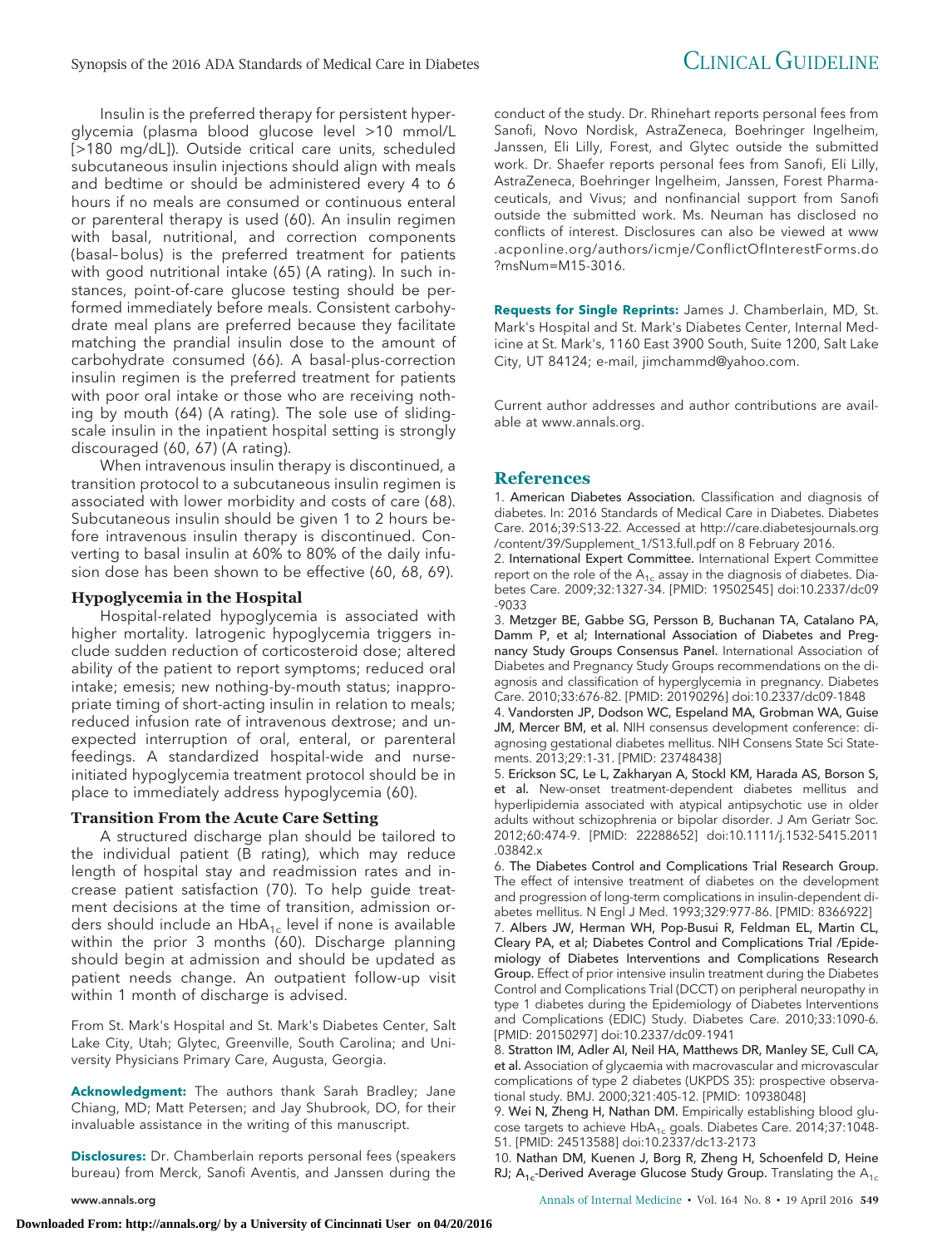assay into estimated average glucose values. Diabetes Care. 2008; 31:1473-8. [PMID: 18540046] doi:10.2337/dc08-0545

11. UK Prospective Diabetes Study (UKPDS) Group. Effect of intensive blood-glucose control with metformin on complications in overweight patients with type 2 diabetes (UKPDS 34). Lancet. 1998;352: 854-65. [PMID: 9742977]

12. UK Prospective Diabetes Study (UKPDS) Group. Intensive bloodglucose control with sulphonylureas or insulin compared with conventional treatment and risk of complications in patients with type 2 diabetes (UKPDS 33). Lancet. 1998;352:837-53. [PMID: 9742976]

13. Pop-Busui R, Evans GW, Gerstein HC, Fonseca V, Fleg JL, Hoogwerf BJ, et al; Action to Control Cardiovascular Risk in Diabetes Study Group. Effects of cardiac autonomic dysfunction on mortality risk in the Action to Control Cardiovascular Risk in Diabetes (AC-CORD) trial. Diabetes Care. 2010;33:1578-84. [PMID: 20215456] doi: 10.2337/dc10-0125

14. Duckworth W, Abraira C, Moritz T, Reda D, Emanuele N, Reaven PD, et al; VADT Investigators. Glucose control and vascular complications in veterans with type 2 diabetes. N Engl J Med. 2009;360: 129-39. [PMID: 19092145] doi:10.1056/NEJMoa0808431

15. Patel A, MacMahon S, Chalmers J, Neal B, Billot L, Woodward M, et al; ADVANCE Collaborative Group. Intensive blood glucose control and vascular outcomes in patients with type 2 diabetes. N Engl J Med. 2008;358:2560-72. [PMID: 18539916] doi:10.1056/NEJMoa 0802987

16. Lipska KJ, Ross JS, Miao Y, Shah ND, Lee SJ, Steinman MA. Potential overtreatment of diabetes mellitus in older adults with tight glycemic control. JAMA Intern Med. 2015;175:356-62. [PMID: 25581565] doi:10.1001/jamainternmed.2014.7345

17. Vijan S, Sussman JB, Yudkin JS, Hayward RA. Effect of patients' risks and preferences on health gains with plasma glucose level lowering in type 2 diabetes mellitus. JAMA Intern Med. 2014;174:1227- 34. [PMID: 24979148] doi:10.1001/jamainternmed.2014.2894

18. Inzucchi SE, Bergenstal RM, Buse JB, Diamant M, Ferrannini E, Nauck M, et al. Management of hyperglycemia in type 2 diabetes, 2015: a patient-centered approach: update to a position statement of the American Diabetes Association and the European Association for the Study of Diabetes. Diabetes Care. 2015;38:140-9. [PMID: 25538310] doi:10.2337/dc14-2441

19. Yeh HC, Brown TT, Maruthur N, Ranasinghe P, Berger Z, Suh YD, et al. Comparative effectiveness and safety of methods of insulin delivery and glucose monitoring for diabetes mellitus: a systematic review and meta-analysis. Ann Intern Med. 2012;157:336-47. [PMID: 22777524]

20. Nathan DM, Cleary PA, Backlund JY, Genuth SM, Lachin JM, Orchard TJ, et al; Diabetes Control and Complications Trial/Epidemiology of Diabetes Interventions and Complications (DCCT/EDIC) Study Research Group. Intensive diabetes treatment and cardiovascular disease in patients with type 1 diabetes. N Engl J Med. 2005; 353:2643-53. [PMID: 16371630]

21. DeWitt DE, Hirsch IB. Outpatient insulin therapy in type 1 and type 2 diabetes mellitus: scientific review. JAMA. 2003;289:2254-64. [PMID: 12734137]

22. Rosenstock J, Dailey G, Massi-Benedetti M, Fritsche A, Lin Z, Salzman A. Reduced hypoglycemia risk with insulin glargine: a metaanalysis comparing insulin glargine with human NPH insulin in type 2 diabetes. Diabetes Care. 2005;28:950-5. [PMID: 15793205]

23. Chamberlain JJ, Dopita D, Gilgen E, Neuman A. Impact of frequent and persistent use of continuous glucose monitoring (CGM) on hypoglycemia fear, frequency of emergency medical treatment, and SMBG frequency after one year. J Diabetes Sci Technol. 2015. [PMID: 26353781]

24. Bergenstal RM, Klonoff DC, Garg SK, Bode BW, Meredith M, Slover RH, et al; ASPIRE In-Home Study Group. Threshold-based insulin-pump interruption for reduction of hypoglycemia. N Engl J Med. 2013;369:224-32. [PMID: 23789889] doi:10.1056/NEJ Moa1303576

25. Holman RR, Paul SK, Bethel MA, Matthews DR, Neil HA. 10-year follow-up of intensive glucose control in type 2 diabetes. N Engl J Med. 2008;359:1577-89. [PMID: 18784090] doi:10.1056/NEJ Moa0806470

26. UK Prospective Diabetes Study (UKPDS) Group. Effect of intensive blood-glucose control with metformin on complications in overweight patients with type 2 diabetes (UKPDS 34). Lancet. 1998;352: 854-65. [PMID: 9742977]

27. Inzucchi SE, Lipska KJ, Mayo H, Bailey CJ, McGuire DK. Metformin in patients with type 2 diabetes and kidney disease: a systematic review. JAMA. 2014;312:2668-75. [PMID: 25536258] doi:10 .1001/jama.2014.15298

28. Green JB, Bethel MA, Armstrong PW, Buse JB, Engel SS, Garg J, et al; TECOS Study Group. Effect of sitagliptin on cardiovascular outcomes in type 2 diabetes. N Engl J Med. 2015;373:232-42. [PMID: 26052984] doi:10.1056/NEJMoa1501352

29. Eng C, Kramer CK, Zinman B, Retnakaran R. Glucagon-like peptide-1 receptor agonist and basal insulin combination treatment for the management of type 2 diabetes: a systematic review and meta-analysis. Lancet. 2014;384:2228-34. [PMID: 25220191] doi:10 .1016/S0140-6736(14)61335-0

30. MannKind Corporation. Briefing document: endocrinologic and metabolic drug advisory committee: AFREZZA (insulin human [rDNA origin]) inhalation powder: an ultra-rapid acting insulin treatment to improve glycemic control in adult patients with diabetes mellitus. 1 April 2014. Accessed at [www.fda.gov/downloads/AdvisoryCommittees](http://www.fda.gov/downloads/AdvisoryCommittees/CommitteesMeeting) [/CommitteesMeeting](http://www.fda.gov/downloads/AdvisoryCommittees/CommitteesMeeting) Materials/Drugs/EndocrinologicandMetabolic DrugsAdvisoryCommittee/UCM390865.pdf on 11 December 2015.

31. U.S. Food and Drug Administration. FDA Drug Safety Communication: FDA revises labels of SGLT2 inhibitors for diabetes to include warnings about too much acid in the blood and serious urinary tract infections. 15 May 2015. Accessed at [www.fda.gov/Drugs](http://www.fda.gov/Drugs/DrugSafety/ucm475463.htm) [/DrugSafety/ucm475463.htm](http://www.fda.gov/Drugs/DrugSafety/ucm475463.htm) on 11 December 2015.

32. Buse JB, Ginsberg HN, Bakris GL, Clark NG, Costa F, Eckel R, et al; American Heart Association. Primary prevention of cardiovascular diseases in people with diabetes mellitus: a scientific statement from the American Heart Association and the American Diabetes Association. Diabetes Care. 2007;30:162-72. [PMID: 17192355]

33. Gaede P, Lund-Andersen H, Parving HH, Pedersen O. Effect of a multifactorial intervention on mortality in type 2 diabetes. N Engl J Med. 2008;358:580-91. [PMID: 18256393] doi:10.1056/NEJMoa 0706245

34. Centers for Disease Control and Prevention, National Center for Health Statistics, Division of Health Care Statistics. Crude and ageadjusted hospital discharge rates for major cardiovascular disease as first-listed diagnosis per 1,000 diabetic population, United States, 1988 –2006. Atlanta, GA: Centers for Disease Control and Prevention; 2014. Accessed at [www.cdc.gov/diabetes/statistics/cvdhosp](http://www.cdc.gov/diabetes/statistics/cvdhosp/cvd/fig3.htm) [/cvd/fig3.htm](http://www.cdc.gov/diabetes/statistics/cvdhosp/cvd/fig3.htm) on 30 November 2015.

35. Arguedas JA, Leiva V, Wright JM. Blood pressure targets for hypertension in people with diabetes mellitus. Cochrane Database Syst Rev. 2013;10:CD008277. [PMID: 24170669] doi:10.1002 /14651858.CD008277.pub2

36. McBrien K, Rabi DM, Campbell N, Barnieh L, Clement F, Hemmelgarn BR, et al. Intensive and standard blood pressure targets in patients with type 2 diabetes mellitus: systematic review and metaanalysis. Arch Intern Med. 2012;172:1296-303. [PMID: 22868819] doi:10.1001/archinternmed.2012.3147

37. Tatti P, Pahor M, Byington RP, Di Mauro P, Guarisco R, Strollo G, et al. Outcome results of the Fosinopril Versus Amlodipine Cardiovascular Events Randomized Trial (FACET) in patients with hypertension and NIDDM. Diabetes Care. 1998;21:597-603. [PMID: 9571349]

38. Estacio RO, Jeffers BW, Hiatt WR, Biggerstaff SL, Gifford N, Schrier RW. The effect of nisoldipine as compared with enalapril on cardiovascular outcomes in patients with non-insulin-dependent diabetes and hypertension. N Engl J Med. 1998;338:645-52. [PMID: 9486993]

**550** Annals of Internal Medicine • Vol. 164 No. 8 • 19 April 2016 www.annals.org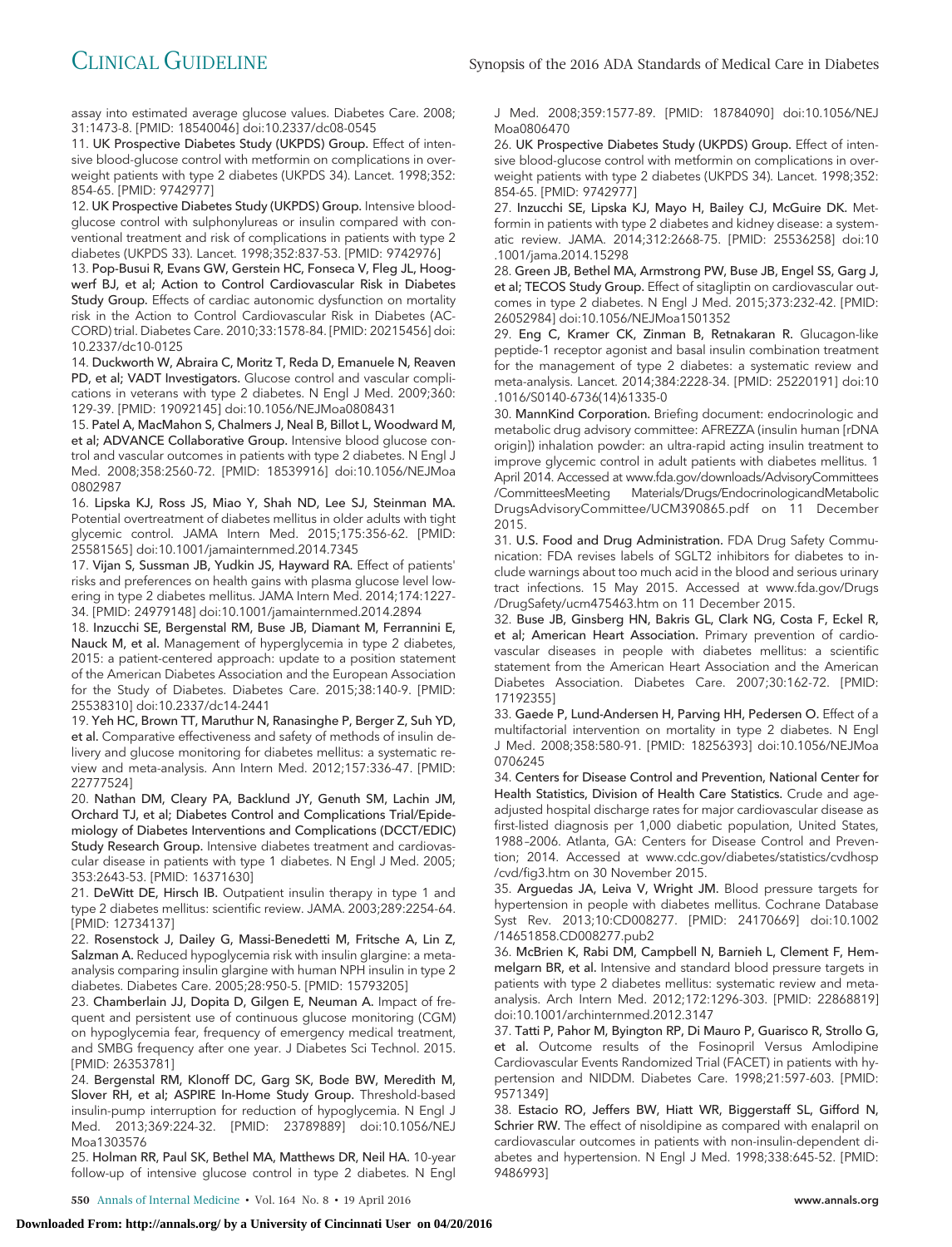39. Heart Outcomes Prevention Evaluation Study Investigators. Effects of ramipril on cardiovascular and microvascular outcomes in people with diabetes mellitus: results of the HOPE study and MICRO-HOPE substudy. Lancet. 2000;355:253-9. [PMID: 10675071] 40. Yusuf S, Teo KK, Pogue J, Dyal L, Copland I, Schumacher H, et al; ONTARGET Investigators. Telmisartan, ramipril, or both in patients at high risk for vascular events. N Engl J Med. 2008;358:1547-59. [PMID: 18378520] doi:10.1056/NEJMoa0801317

41. Cannon CP, Blazing MA, Giugliano RP, McCagg A, White JA, Theroux P, et al; IMPROVE-IT Investigators. Ezetimibe added to statin therapy after acute coronary syndromes. N Engl J Med. 2015;372: 2387-97. [PMID: 26039521] doi:10.1056/NEJMoa1410489

42. Tuttle KR, Bakris GL, Bilous RW, Chiang JL, de Boer IH, Goldstein-Fuchs J, et al. Diabetic kidney disease: a report from an ADA Consensus Conference. Diabetes Care. 2014;37:2864-83. [PMID: 25249672] doi:10.2337/dc14-1296

43. The Diabetes Control and Complications (DCCT) Research Group. Effect of intensive therapy on the development and progression of diabetic nephropathy in the Diabetes Control and Complications Trial. Kidney Int. 1995;47:1703-20. [PMID: 7643540]

44. Tuttle KR, Bakris GL, Bilous RW, Chiang JL, de Boer IH, Goldstein-Fuchs J, et al. Diabetic kidney disease: a report from an ADA Consensus Conference. Diabetes Care. 2014;37:2864-83. [PMID: 25249672] doi:10.2337/dc14-1296

45. Gall MA, Hougaard P, Borch-Johnsen K, Parving HH. Risk factors for development of incipient and overt diabetic nephropathy in patients with non-insulin dependent diabetes mellitus: prospective, observational study. BMJ. 1997;314:783-8. [PMID: 9080995]

46. The Diabetes Control and Complications (DCCT) Research Group. Effect of intensive therapy on the development and progression of diabetic nephropathy in the Diabetes Control and Complications Trial. Kidney Int. 1995;47:1703-20. [PMID: 7643540]

47. UK Prospective Diabetes Study Group. Tight blood pressure control and risk of macrovascular and microvascular complications in type 2 diabetes: UKPDS 38. BMJ. 1998;317:703-13. [PMID: 9732337]

48. Heart Outcomes Prevention Evaluation Study Investigators. Effects of ramipril on cardiovascular and microvascular outcomes in people with diabetes mellitus: results of the HOPE study and MICRO-HOPE substudy. Lancet. 2000;355:253-9. [PMID: 10675071] 49. Hooper P, Boucher MC, Cruess A, Dawson KG, Delpero W, Greve M, et al. Canadian Ophthalmological Society evidence-based clinical practice guidelines for the management of diabetic retinopathy. Can J Ophthalmol. 2012;47:S1-30, S31-54. [PMID: 22632804] doi:10.1016/j.jcjo.2011.12.025

50. Ang L, Jaiswal M, Martin C, Pop-Busui R. Glucose control and diabetic neuropathy: lessons from recent large clinical trials. Curr Diab Rep. 2014;14:528. [PMID: 25139473] doi:10.1007/s11892-014 -0528-7

51. Martin CL, Albers JW, Pop-Busui R; DCCT/EDIC Research Group. Neuropathy and related findings in the diabetes control and complications trial/epidemiology of diabetes interventions and complications study. Diabetes Care. 2014;37:31-8. [PMID: 24356595] doi:10 .2337/dc13-2114

52. Ismail-Beigi F, Craven T, Banerji MA, Basile J, Calles J, Cohen RM, et al; ACCORD trial group. Effect of intensive treatment of hyperglycaemia on microvascular outcomes in type 2 diabetes: an analysis of the ACCORD randomised trial. Lancet. 2010;376:419-30. [PMID: 20594588] doi:10.1016/S0140-6736(10)60576-4

53. Young LH, Wackers FJ, Chyun DA, Davey JA, Barrett EJ, Taillefer R, et al; DIAD Investigators. Cardiac outcomes after screening for asymptomatic coronary artery disease in patients with type 2 diabetes: the DIAD study: a randomized controlled trial. JAMA. 2009;301: 1547-55. [PMID: 19366774] doi:10.1001/jama.2009.476

54. Sadosky A, Schaefer C, Mann R, Bergstrom F, Baik R, Parsons B, et al. Burden of illness associated with painful diabetic peripheral neuropathy among adults seeking treatment in the US: results from a retrospective chart review and cross-sectional survey. Diabetes Metab Syndr Obes. 2013;6:79-92. [PMID: 23403729] doi:10.2147 /DMSO.S37415

55. Freeman R. Not all neuropathy in diabetes is of diabetic etiology: differential diagnosis of diabetic neuropathy. Curr Diab Rep. 2009;9: 423-31. [PMID: 19954686]

56. Boulton AJ, Armstrong DG, Albert SF, Frykberg RG, Hellman R, Kirkman MS, et al; American Diabetes Association. Comprehensive foot examination and risk assessment: a report of the Task Force of the Foot Care Interest Group of the American Diabetes Association, with endorsement by the American Association of Clinical Endocrinologists. Diabetes Care. 2008;31:1679-85. [PMID: 18663232] doi: 10.2337/dc08-9021

57. Lipsky BA, Berendt AR, Cornia PB, Pile JC, Peters EJ, Armstrong DG, et al; Infectious Diseases Society of America. 2012 Infectious Diseases Society of America clinical practice guideline for the diagnosis and treatment of diabetic foot infections. Clin Infect Dis. 2012; 54:e132-73. [PMID: 22619242] doi:10.1093/cid/cis346

58. American Diabetes Association. Peripheral arterial disease in people with diabetes. Diabetes Care. 2003;26:3333-41. [PMID: 14633825]

59. Clement S, Braithwaite SS, Magee MF, Ahmann A, Smith EP, Schafer RG, et al; American Diabetes Association Diabetes in Hospitals Writing Committee. Management of diabetes and hyperglycemia in hospitals. Diabetes Care. 2004;27:553-91. [PMID: 14747243]

60. Moghissi ES, Korytkowski MT, DiNardo M, Einhorn D, Hellman R, Hirsch IB, et al; American Association of Clinical Endocrinologists. American Association of Clinical Endocrinologists and American Diabetes Association consensus statement on inpatient glycemic control. Diabetes Care. 2009;32:1119-31. [PMID: 19429873] doi:10 .2337/dc09-9029

61. van den Berghe G, Wouters P, Weekers F, Verwaest C, Bruyninckx F, Schetz M, et al. Intensive insulin therapy in critically ill patients. N Engl J Med. 2001;345:1359-67. [PMID: 11794168]

62. Finfer S, Chittock DR, Su SY, Blair D, Foster D, Dhingra V, et al; NICE-SUGAR Study Investigators. Intensive versus conventional glucose control in critically ill patients. N Engl J Med. 2009;360:1283-97. [PMID: 19318384] doi:10.1056/NEJMoa0810625

63. Steg PG, James SK, Atar D, Badano LP, Blömstrom-Lundqvist C, Borger MA, et al; Task Force on the management of ST-segment elevation acute myocardial infarction of the European Society of Cardiology (ESC). ESC Guidelines for the management of acute myocardial infarction in patients presenting with ST-segment elevation. Eur Heart J. 2012;33:2569-619. [PMID: 22922416] doi:10.1093 /eurheartj/ehs215

64. Umpierrez GE, Smiley D, Hermayer K, Khan A, Olson DE, Newton C, et al. Randomized study comparing a basal-bolus with a basal plus correction insulin regimen for the hospital management of medical and surgical patients with type 2 diabetes: basal plus trial. Diabetes Care. 2013;36:2169-74. [PMID: 23435159] doi:10.2337 /dc12-1988

65. Maynard G, Wesorick DH, O'Malley C, Inzucchi SE; Society of Hospital Medicine Glycemic Control Task Force. Subcutaneous insulin order sets and protocols: effective design and implementation strategies. J Hosp Med. 2008;3:29-41. [PMID: 18951386] doi:10 .1002/jhm.354

66. Curll M, Dinardo M, Noschese M, Korytkowski MT. Menu selection, glycaemic control and satisfaction with standard and patientcontrolled consistent carbohydrate meal plans in hospitalised patients with diabetes. Qual Saf Health Care. 2010;19:355-9. [PMID: 20693224] doi:10.1136/qshc.2008.027441

67. Draznin B, Gilden J, Golden SH, Inzucchi SE, Baldwin D, Bode BW, et al; PRIDE investigators. Pathways to quality inpatient management of hyperglycemia and diabetes: a call to action. Diabetes Care. 2013;36:1807-14. [PMID: 23801791] doi:10.2337/dc12-2508

68. Schmeltz LR, DeSantis AJ, Thiyagarajan V, Schmidt K, O'Shea-Mahler E, Johnson D, et al. Reduction of surgical mortality and morbidity in diabetic patients undergoing cardiac surgery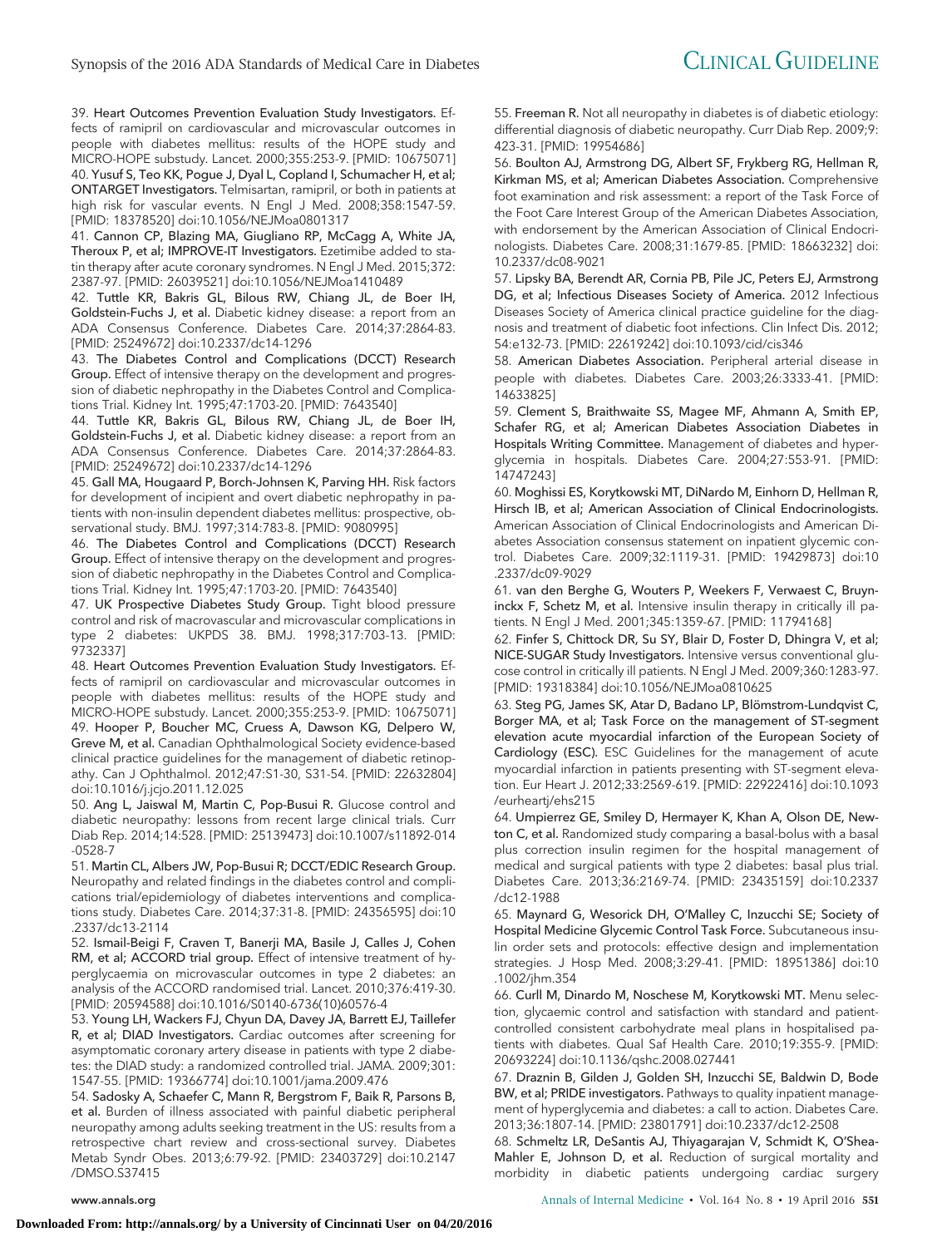with a combined intravenous and subcutaneous insulin glucose management strategy. Diabetes Care. 2007;30:823-8. [PMID: 17229943]

69. Shomali ME, Herr DL, Hill PC, Pehlivanova M, Sharretts JM, Magee MF. Conversion from intravenous insulin to subcutaneous insulin after cardiovascular surgery: transition to target study. Diabetes Technol Ther. 2011;13:121-6. [PMID: 21284478] doi:10.1089/dia .2010.0124

70. Shepperd S, Lannin NA, Clemson LM, McCluskey A, Cameron ID, Barras SL. Discharge planning from hospital to home. Cochrane Database Syst Rev. 2013;1:CD000313. [PMID: 23440778] doi:10 .1002/14651858.CD000313.pub4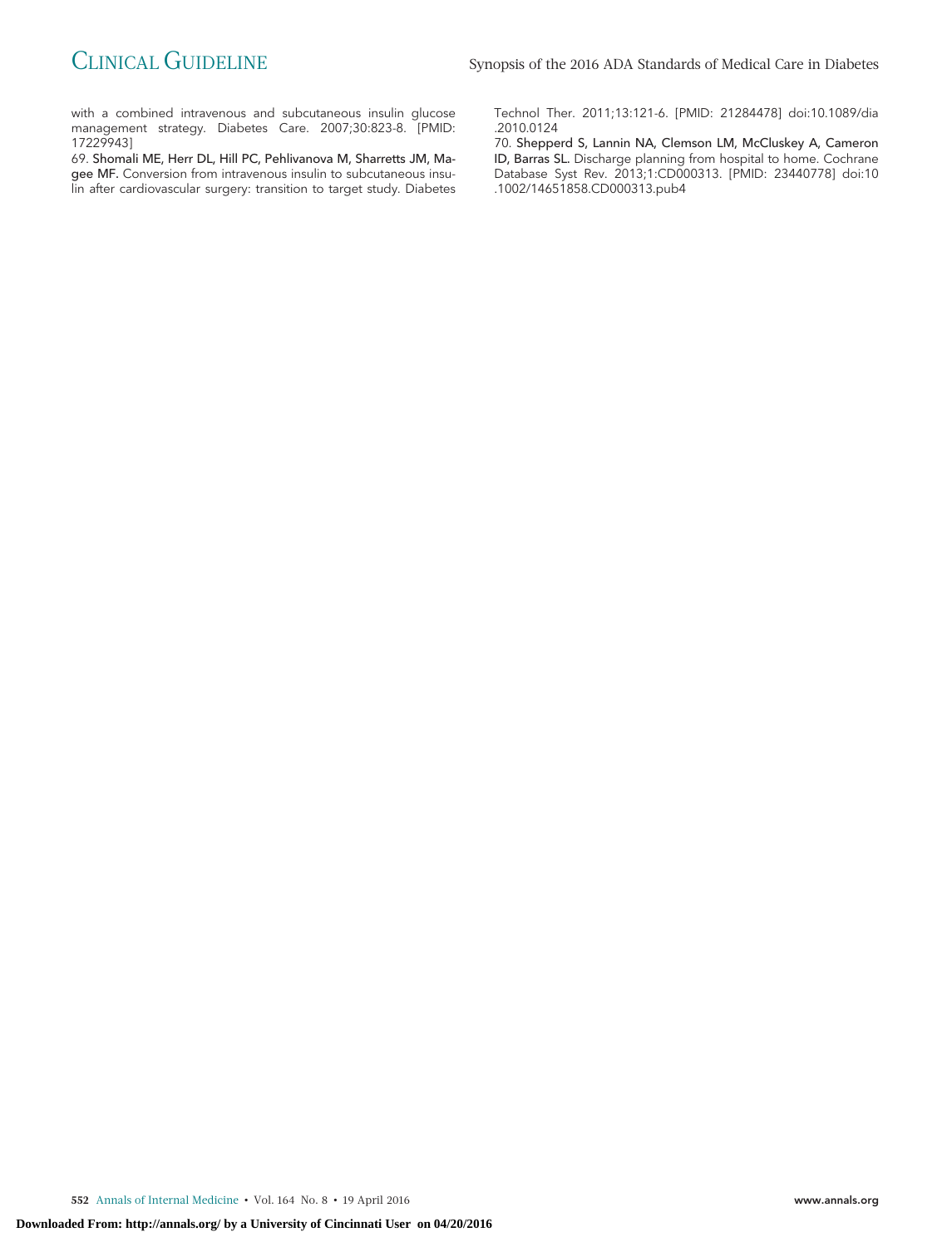## **Annals of Internal Medicine**

**Current Author Addresses:** Dr. Chamberlain and Ms. Neuman: St. Mark's Hospital and St. Mark's Diabetes Center, Internal Medicine at St. Mark's, 1160 East 3900 South, Suite 1200, Salt Lake City, UT 84124.

Dr. Rhinehart: Glytec, 770 Pelham Road, Suite 210, Greenville, SC 29615.

Dr. Shaefer: University Physicians Primary Care, 820 St. Sebastian Way, Suite 4C, Augusta, GA 30901.

**Author Contributions:** Conception and design: J.J. Chamberlain, A.S. Rhinehart, C.F. Schaefer.

Analysis and interpretation of the data: J.J. Chamberlain, A.S. Rhinehart.

Drafting of the article: J.J. Chamberlain, A.S. Rhinehart. Critical revision of the article for important intellectual content: J.J. Chamberlain, A.S. Rhinehart, A. Neuman.

Final approval of the article: J.J. Chamberlain, A.S. Rhinehart, C.F. Schaefer.

Collection and assembly of data: J.J. Chamberlain, A.S. Rhinehart.

#### *Appendix Table.* Summary of Glycemic Recommendations for Nonpregnant Adults With Diabetes

| Variable                                             | Value*                        |
|------------------------------------------------------|-------------------------------|
| Hemoglobin $A_{1c}$ level                            | $<7.0\%$                      |
| Preprandial capillary plasma glucose<br>level        | 4.4-7.2 mmol/L (80-130 mg/dL) |
| Peak postprandial capillary plasma<br>glucose levelt | <10.0 mmol/L(<180 mg/dL)      |
|                                                      |                               |

\* More or less stringent glycemic goals may be appropriate for individual patients. Goals should be individualized on the basis of duration of diabetes, age/life expectancy, comorbid conditions, known cardiovascular disease or advanced microvascular complications, hypoglycemia unawareness, and individual patient considerations.  $\dagger$  Postprandial glucose level may be targeted if hemoglobin A<sub>1c</sub> goals are not met but preprandial glucose goals are. Postprandial glucose measurements should be made 1–2 h after the beginning of the meal (generally peak levels in patients with diabetes).